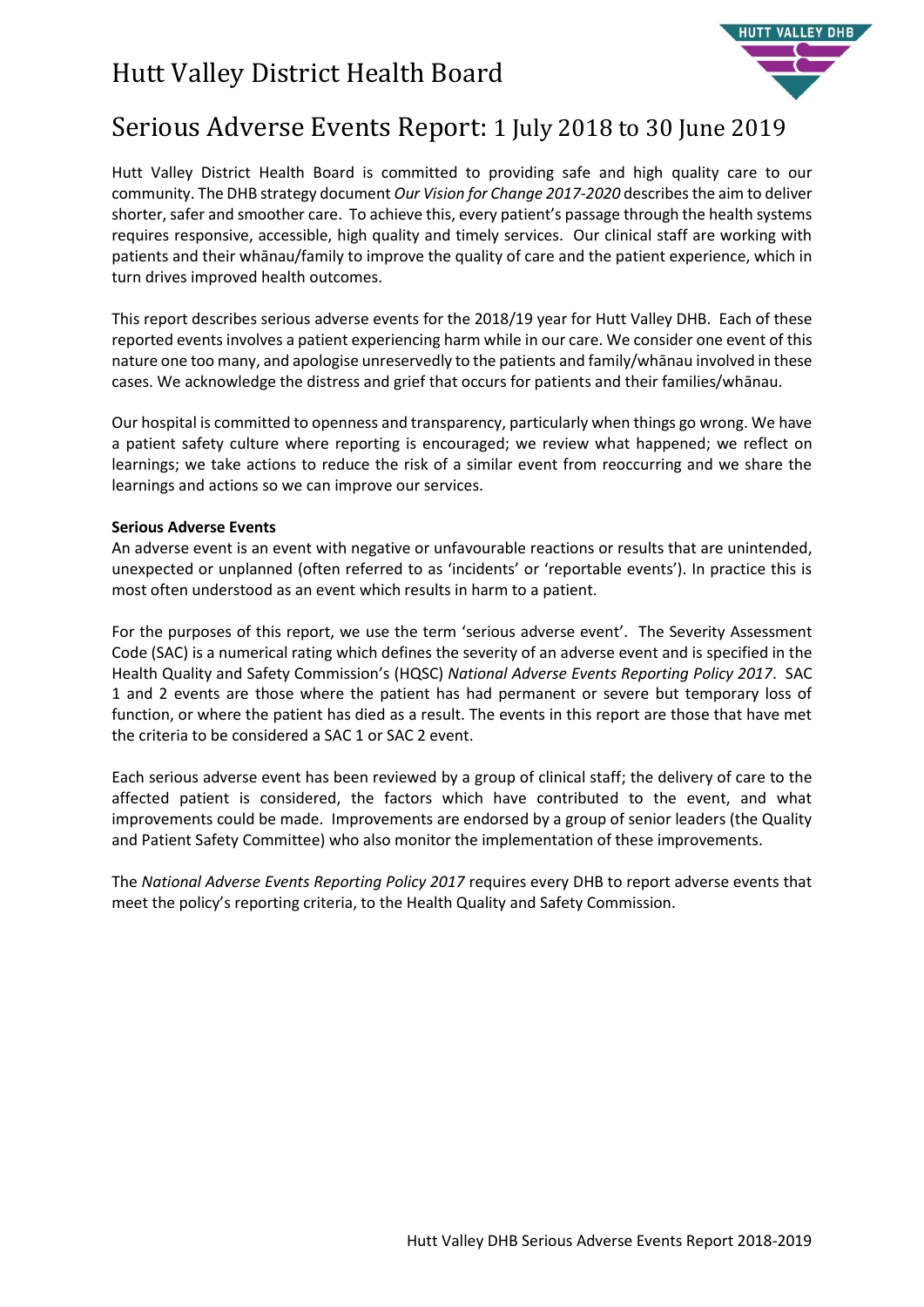# Hutt Valley District Health Board



#### **Overview of HVDHB Serious Adverse Events**

During the period 1 July 2018 to 30 June 2019 Hutt Valley DHB reported to the Health Quality and Safety Commission (HQSC) 13 SAC 2 adverse events that occurred in our hospital and health services. Five mental health service events were reported to the HQSC. One event was a fall resulting in serious harm (included in the falls event data in this report) and four events were suspected community suicides (currently under review with the Mental Health Addictions and Disability Service).

After the close of the reporting period, one of the events in this report was subsequently reconsidered and re-rated as a SAC 1 event, as the fall was deemed to be a contributory factor in the patient's death. One other event is awaiting a Coroner's findings to reconsider and determine a final rating. The events have been classified into the following themes:

|                                                                                 | Number of<br>serious adverse |
|---------------------------------------------------------------------------------|------------------------------|
| <b>General classification</b>                                                   | events                       |
| <b>Patient falls</b> - includes falls in hospital involving a fracture or other |                              |
| serious harm.                                                                   | 5                            |
| <b>Clinical process</b> (e.g. assessment, diagnosis, treatment, general care)   |                              |
| includes events that occur in, or impact on, assessment, diagnosis,             |                              |
| treatment, general care processes.                                              | 5                            |
| <b>Medication or intravenous fluids</b> - includes events where an adverse      |                              |
| outcome has occurred as a result of a medication prescribing, storage,          |                              |
| or administration error.                                                        | $\mathcal{P}$                |
| Clinical administration (e.g. handover, referral, discharge) includes           |                              |
| events where an adverse outcome has occurred as a result of errors              |                              |
| in referral, handover, discharge or clinical follow up processes.               |                              |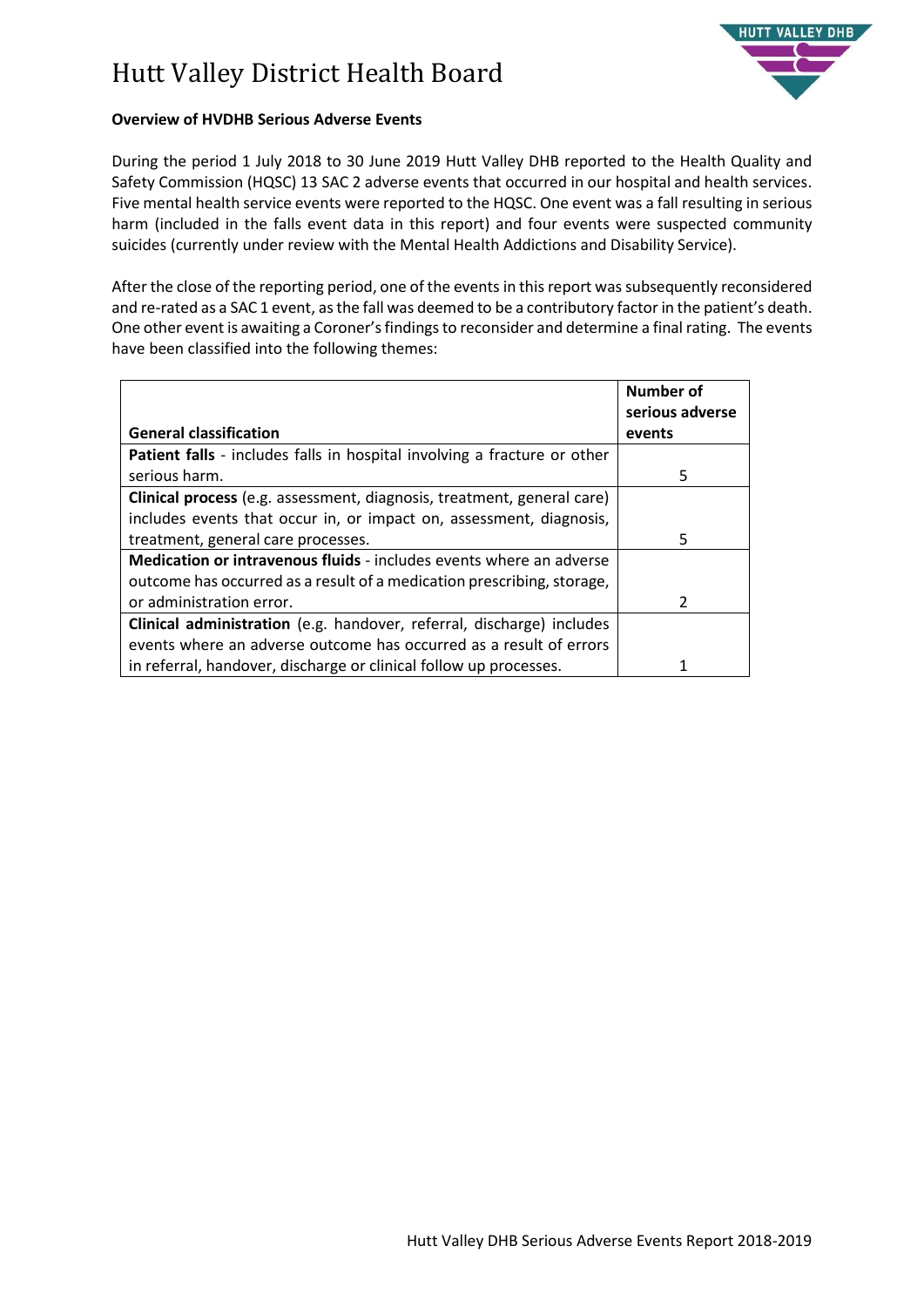

#### **Falls with Serious Harm:**

| <b>What Happened?</b>                                             | <b>Review and Findings</b>                                                                                                                                                                                                                                                                                                                   | <b>Recommendations / Actions</b>                                                                                                                                                                                                                                                                                                                                                                                                                                                                                                                                                                                                      |
|-------------------------------------------------------------------|----------------------------------------------------------------------------------------------------------------------------------------------------------------------------------------------------------------------------------------------------------------------------------------------------------------------------------------------|---------------------------------------------------------------------------------------------------------------------------------------------------------------------------------------------------------------------------------------------------------------------------------------------------------------------------------------------------------------------------------------------------------------------------------------------------------------------------------------------------------------------------------------------------------------------------------------------------------------------------------------|
| Five patients sustained fractures<br>following falls in hospital. | The reviews found that:<br>For three patients a falls screening and<br>assessment had been completed and a<br>care plan was in place with appropriate<br>interventions.<br>For two patients an initial falls assessment<br>and screening had not been completed<br>within the timeframe recommended, and<br>there was no care plan in place. | The recommendations and actions following the reviews were:<br>Teaching sessions on falls screening and risk assessment to be held on<br>all wards.<br>A wider group of staff to be involved in the auditing of risk assessments<br>and care plans.<br>A change to nursing handover on the Medical Ward ensuring there are<br>staff free to assist patients in a timelier manner.<br>Falls Committee ensures completion<br>fall<br>The<br>of<br>event<br>recommendations, and oversight of other actions to prevent falls with<br>harm.<br>All of the above recommendations are completed or are part of ongoing<br>improvement work. |

#### **What are we doing to further reduce falls?**

The Falls Committee have a number of activities under way to promote best practice in falls prevention and reduce the overall number of falls with harm. These include:

- An increased focus on falls assessments and care plans in TrendCare (Clinical Information and Workload Management System). This has resulted in an increase in the completion of assessments and care plans in quarter three of 2019. These results are part of the Quality Safety Markers (QSMs) that are reported to the HQSC on a quarterly basis.
- Development of a post falls pack which includes a flowchart to ensure all necessary steps are taken after a fall, including actions to prevent future falls for that patient. Using data to drive safety improvements: a Falls Report is presented at the Falls Committee's monthly meeting. This report analyses event data for all falls in the hospital, describing in which wards patients are falling; and if serious harm has occurred. This gives the Falls Committee an opportunity to explore the data, identify any common themes and take action across the organisation.
- In 2020 the Releasing Time to Care (RTC), the Productive Ward Falls Prevention New Zealand Falls Module will be used. The module provides a six stage process to "*help clinicians to focus on the problem of falls and provide support to prevent falls and harm from falls within the clinical environment*".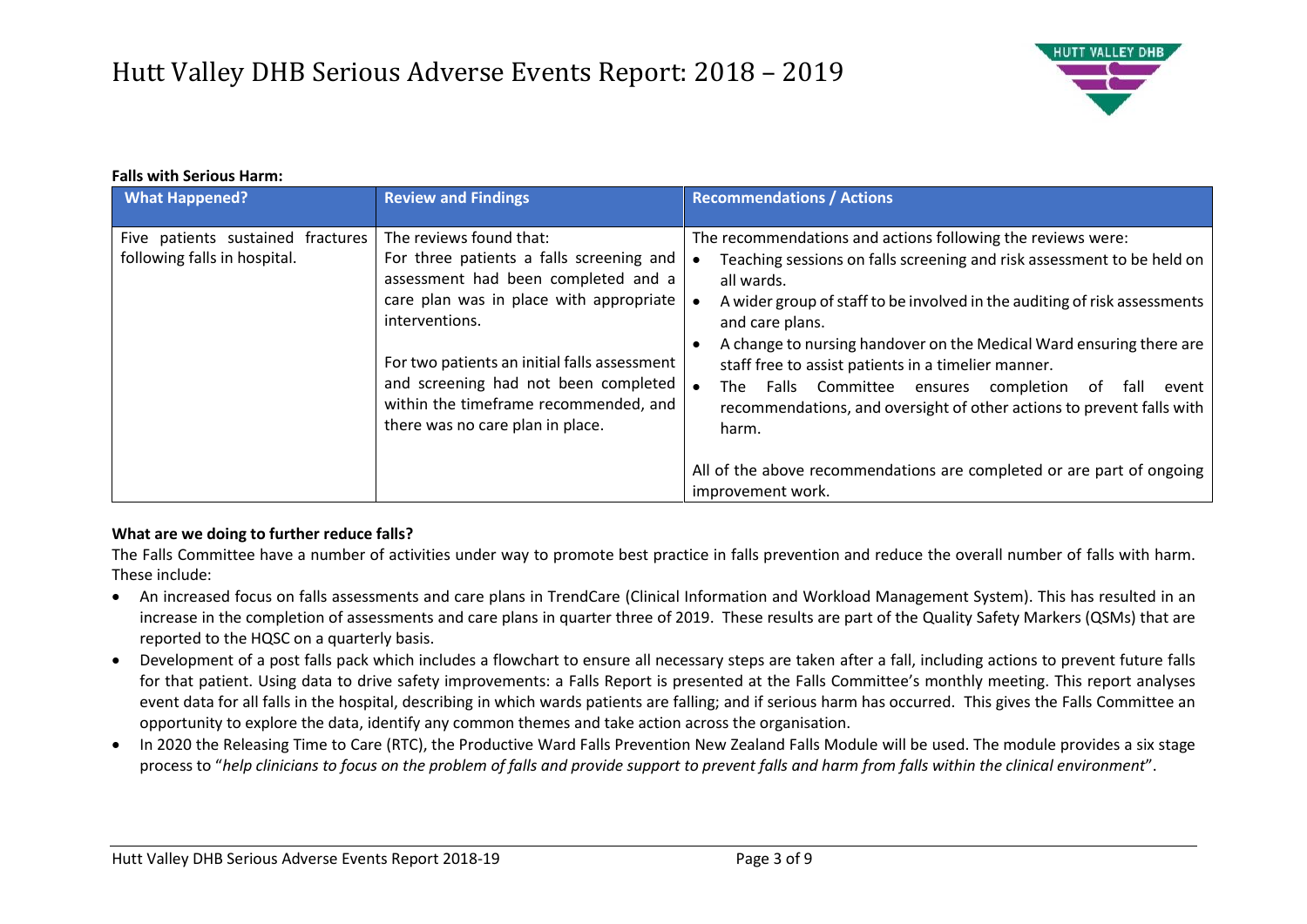

#### **Clinical Process**

| <b>What Happened?</b>                                                                                                                                                                                                                                                                                    | <b>Reviews and Findings</b>                                                                                                                                                                                                                                                                                                                                              | <b>Recommendations / Actions</b>                                                                                                                                                                                                                                                                                                                                                                                                                                                                                                                                                                                                                                                                                                                                                        |
|----------------------------------------------------------------------------------------------------------------------------------------------------------------------------------------------------------------------------------------------------------------------------------------------------------|--------------------------------------------------------------------------------------------------------------------------------------------------------------------------------------------------------------------------------------------------------------------------------------------------------------------------------------------------------------------------|-----------------------------------------------------------------------------------------------------------------------------------------------------------------------------------------------------------------------------------------------------------------------------------------------------------------------------------------------------------------------------------------------------------------------------------------------------------------------------------------------------------------------------------------------------------------------------------------------------------------------------------------------------------------------------------------------------------------------------------------------------------------------------------------|
| Five patients suffered serious harm following events related to clinical processes. These events resulted in two patients being transferred to another DHB<br>for higher level care, one following an error during a catheterisation procedure and one following a care delay during delivery and birth. |                                                                                                                                                                                                                                                                                                                                                                          |                                                                                                                                                                                                                                                                                                                                                                                                                                                                                                                                                                                                                                                                                                                                                                                         |
| Injury during urinary<br>catheterisation.                                                                                                                                                                                                                                                                | The review found that:<br>During a urinary catheter change<br>significant<br>bleeding<br>occurred,<br>requiring transfer to another DHB for<br>specialist urology input. The patient<br>developed an infection and had a<br>prolonged stay in hospital.<br>There were a number of areas of<br>improvement related to the insertion<br>of male catheters.                 | The recommendations and actions following the review were:<br>The case to be discussed at departmental morbidity and mortality<br>$\bullet$<br>meeting.<br>An audit of all Registered Nurses who have male catheterisation<br>∣ ●<br>certification, including those from other DHB or health care<br>providers.<br>A male catheterisation education package to be developed and<br>$\bullet$<br>implemented for all Registered Nurses.<br>Competency process to include: electronic learning module, a<br>$\bullet$<br>workbook, attendance at in-service<br>training,<br>observed<br>catheterisation of a mannequin.<br>All nurses must pass the competency process and complete a<br>competency form.<br>All recommendations are complete or are part of ongoing improvement<br>work. |
| Bowel and ureter injury during<br>surgery (laparoscopic<br>hysterectomy).                                                                                                                                                                                                                                | The review found that:<br>The surgery was complex with the patient<br>subsequently becoming unwell once on<br>the ward. The patient was transferred to<br>another DHB for specialist urology review<br>and required further surgery to place an<br>indwelling urinary catheter and ileostomy<br>(an artificial opening in the abdominal wall<br>to allow waste to exit). | The recommendations and actions following the review were:<br>Departmental discussion and morbidity and mortality (M&M)<br>$\bullet$<br>review to be held regarding early involvement/communication<br>with colleagues during complex surgery and post-operative<br>care.<br>This recommendation has been completed.                                                                                                                                                                                                                                                                                                                                                                                                                                                                    |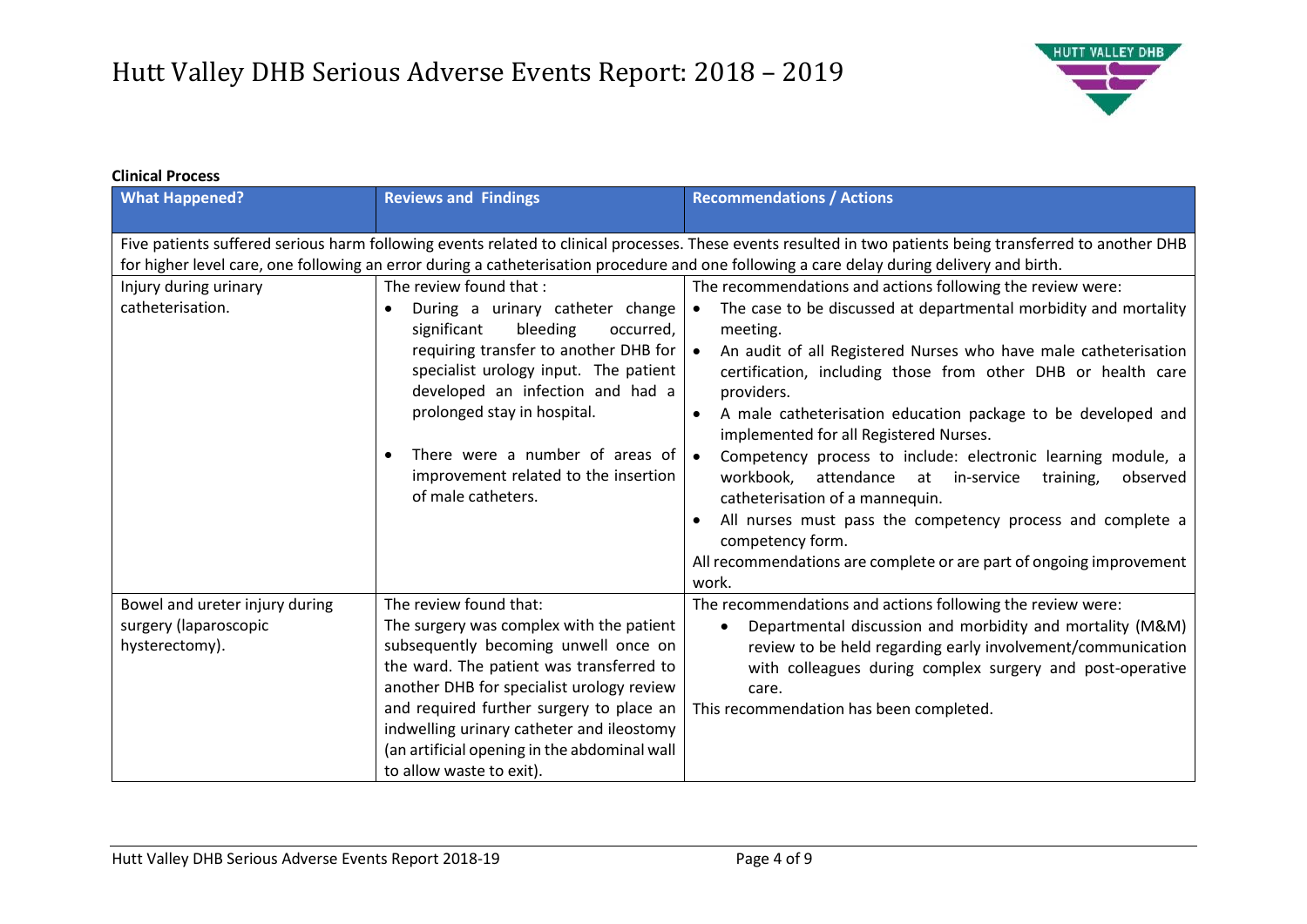

| Delayed delivery of second twin. | The review found that:                       | The recommendations and actions following review were:                             |
|----------------------------------|----------------------------------------------|------------------------------------------------------------------------------------|
|                                  | The baby required resuscitation and          | The case review to be presented for learning at the multidisciplinary<br>$\bullet$ |
|                                  | transfer to another DHB for treatment.       | perinatal morbidity and mortality review for education on twin birth               |
|                                  | The baby suffered a serious brain injury     | and decision making; appropriate monitoring of foetal wellbeing                    |
|                                  | from lack of oxygen.                         | and interpretation of CTG; internal manoeuvres and maternal                        |
|                                  | <b>The</b><br>labour<br>twin<br>birth<br>and | collapse.                                                                          |
|                                  | management policy was not followed.          | Staff to attend regular PROMPT (obstetric emergency) course or<br>$\bullet$        |
|                                  | Foetal monitoring was inadequate             | similar.                                                                           |
|                                  | and there was a failure to recognise         | Midwifery management team to develop assessment sticker when<br>$\bullet$          |
|                                  | inadequate/abnormal monitoring.              | invited into a room for opinion or assistance to assist optimal clinical           |
|                                  | Communication between staff and              | decision making.                                                                   |
|                                  | clinical documentation was sub-              | Clear expectations set for documentation by senior and junior<br>$\bullet$         |
|                                  | optimal.                                     | doctors.                                                                           |
|                                  |                                              | Delivery suite to be refurbished including equipment upgrade.                      |
|                                  |                                              | recommendations are completed or are part of ongoing<br>All                        |
|                                  |                                              | improvement work.                                                                  |
| Permanent visual impairment      | The review found that:                       | The recommendations and actions following review were:                             |
| following eye surgery.           | Following surgery for an eyelid cyst the     | Case to be presented at departmental M&M meeting for education<br>$\bullet$        |
|                                  | patient experienced visual deterioration     | and discussion.                                                                    |
|                                  | and was treated by another DHB. The          | In each eye surgery case (excluding intraocular) the theatre nurse<br>$\bullet$    |
|                                  | patient sustained permanent visual           | will be prompted from the Intraoperative Nursing Record to ask if                  |
|                                  | impairment in one eye.                       | the operating surgeon would like to utilise an eye shield, and to                  |
|                                  |                                              | record its use.                                                                    |
|                                  | It was not clear from the documentation if   | $\bullet$<br>Education regarding the change in practice to occur and audit to      |
|                                  | an eye shield had been utilised during the   | confirm that the 'prompt' is being used consistently.                              |
|                                  | procedure.                                   |                                                                                    |
|                                  |                                              | recommendations are completed or are part of ongoing<br>All                        |
|                                  |                                              | improvement work.                                                                  |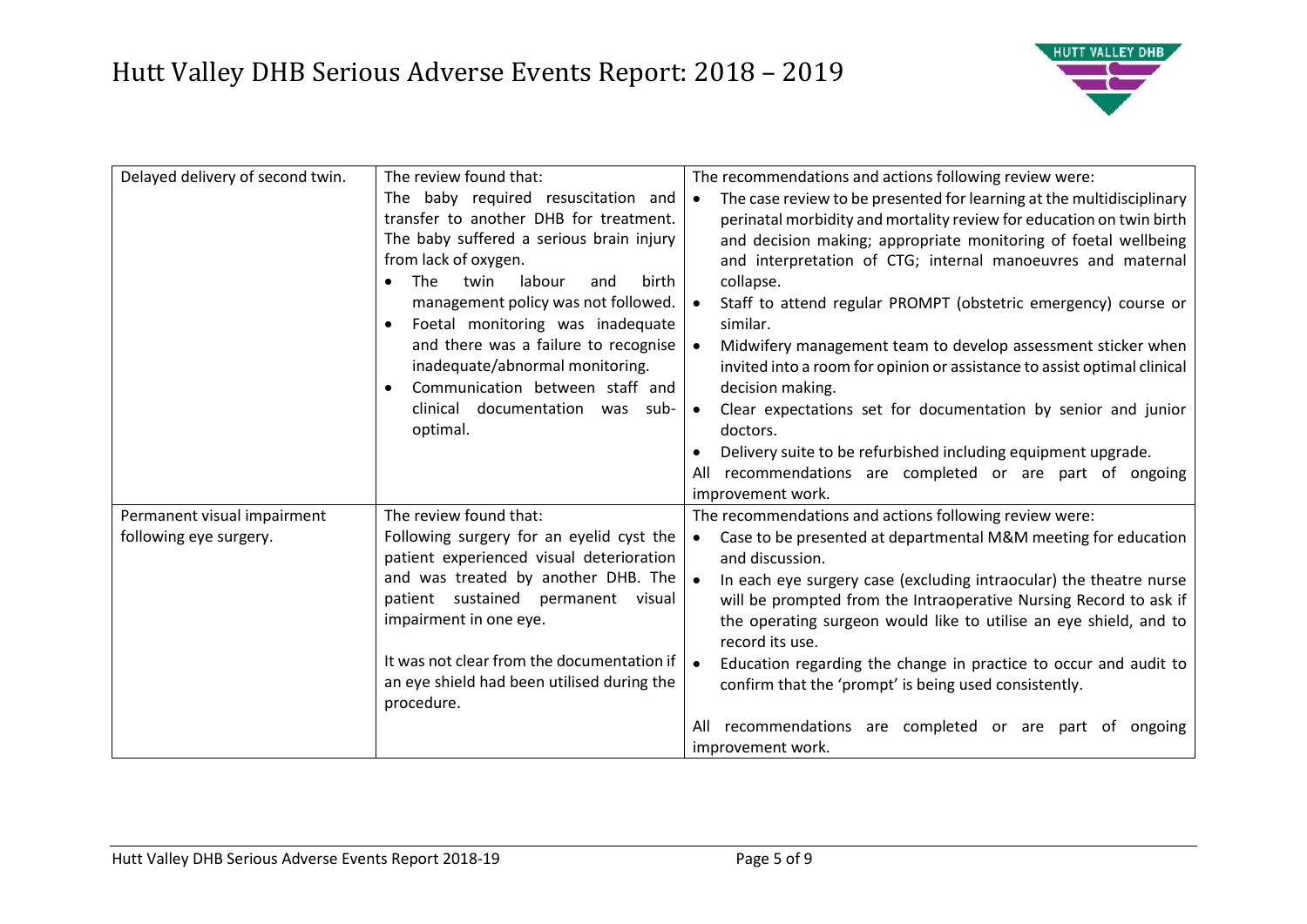### Hutt Valley DHB Serious Adverse Events Report: 2018 – 2019



#### **What are we doing to further reduce clinical process errors?**

- Information from each review is discussed at the relevant department's quality meetings, and progress on recommendations is included in a monthly quality report.
- An external review of the Women's Health Service was undertaken to establish an understanding of where we could improve the service for women and their whānau in the Hutt Valley. The DHB has established a steering group comprising key staff and community leaders to implement the key recommendations that include staffing, equipment and environment. These are being progressed and prioritised by the DHB. HVDHB acknowledges there is a lot of work to be done; the focus is supporting our staff to improve our Women's Health Service to make it safer, more effective and efficient.

| <b>What Happened?</b>                                           | <b>Review and Findings</b>                                                                                                                                                                                                                                                                                                                                     | <b>Recommendations / Actions</b>                                                                                                                                                                                                                                                                                                                                                                                                                                                                   |  |
|-----------------------------------------------------------------|----------------------------------------------------------------------------------------------------------------------------------------------------------------------------------------------------------------------------------------------------------------------------------------------------------------------------------------------------------------|----------------------------------------------------------------------------------------------------------------------------------------------------------------------------------------------------------------------------------------------------------------------------------------------------------------------------------------------------------------------------------------------------------------------------------------------------------------------------------------------------|--|
|                                                                 |                                                                                                                                                                                                                                                                                                                                                                |                                                                                                                                                                                                                                                                                                                                                                                                                                                                                                    |  |
| Pressure injury to heel that<br>required surgical intervention. | The review found that:<br>The initial risk assessment and skin<br>assessment was not completed. No care<br>plan was documented although some<br>preventative measures were in place (i.e.<br>air mattress).<br>The risk of the patient developing a<br>pressure injury was underestimated.<br>Wound care and skin integrity<br>documentation was inconsistent. | The recommendations and actions following review were:<br>Review and update Pressure Injury Prevention and Management<br>policy.<br>Education sessions on risk assessment, prevention (including<br>preventative dressings), and wound care to commence, focusing<br>on the ward where most pressure injuries are reported.<br>Ongoing auditing as part of the national Quality Safety Marker<br>programme.<br>recommendations are completed or are part of<br>All<br>ongoing<br>improvement work. |  |

#### **Clinical Process**

#### **What are we doing to further reduce pressure injuries?**

The Pressure Injury Steering group has oversight of pressure injuries acquired in the hospital. Well supported by an ACC-funded Nurse Coordinator (Pressure Injury Prevention and Management), the group has a comprehensive work-plan and network of ward-based champions. The group have revised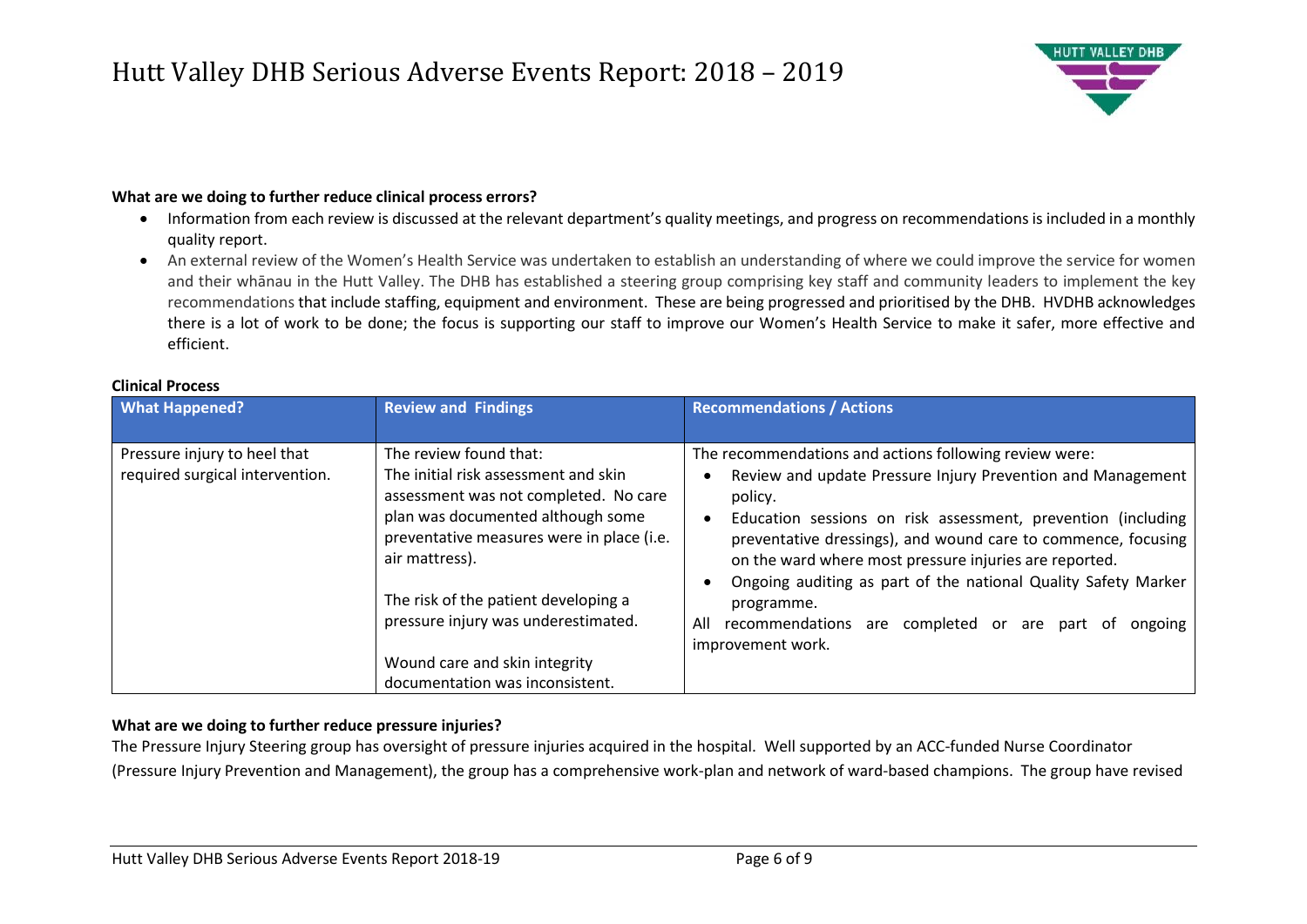# Hutt Valley DHB Serious Adverse Events Report: 2018 – 2019



the relevant policy documents, implemented training on this policy using a 'back to basics' education programme for all clinical areas; and are auditing preventive measures including air mattresses. The processes for the new Quality and Safety Marker auditing have been put in place: in quarter two Hutt Valley DHB was lower than the national average for risk assessments at 70%. Where pressure injuries do occur, a standardised review process is in place to identify common contributing factors and to make relevant recommendations for the whole organisation.

#### **Medication and/or Intravenous Fluids**

| <b>What Happened?</b>                                                                                            | <b>Review and Findings</b>                                                                                                                                                                                                                                                                                                                                                            | <b>Recommendations / Actions</b>                                                                                                                                                                                                                                                                                                                                                                                                                                                          |
|------------------------------------------------------------------------------------------------------------------|---------------------------------------------------------------------------------------------------------------------------------------------------------------------------------------------------------------------------------------------------------------------------------------------------------------------------------------------------------------------------------------|-------------------------------------------------------------------------------------------------------------------------------------------------------------------------------------------------------------------------------------------------------------------------------------------------------------------------------------------------------------------------------------------------------------------------------------------------------------------------------------------|
|                                                                                                                  |                                                                                                                                                                                                                                                                                                                                                                                       |                                                                                                                                                                                                                                                                                                                                                                                                                                                                                           |
| Two patients received incorrect<br>dosage and/or administration of<br>medications, resulting in serious<br>harm. | The reviews found:<br>One patient received a prescribed oral<br>medication (potassium) for longer than<br>was clinically indicated. This caused high<br>levels of potassium in the patient's blood<br>and an abnormal heart rate.<br><b>This</b><br>resulted in a prolonged hospital admission<br>and subsequent deconditioning which<br>required a period of rehabilitation.         | The recommendations and actions following the reviews were:<br>Potassium<br>The guidance for prescribing (the Preferred Medicines List) to be<br>$\bullet$<br>updated with specific thresholds for commencing potassium<br>replacement, and an instruction to prescribe with a stop/review<br>date.<br>Education for junior doctors regarding potassium replacement.<br>All recommendations and actions have been completed                                                               |
|                                                                                                                  | One patient with a long term condition<br>receiving<br>regular<br>prescribed<br>was<br>medication (botulinum toxin) as an<br>outpatient.<br>A higher dose<br>was<br>administered due to an error in the dose<br>required for different brands of the<br>medication. The patient deteriorated in<br>the following weeks and subsequently<br>died. The clinical review was uncertain as | <b>Botulinum toxin</b><br>Change the way botulinum toxin is prescribed and administered in<br>$\bullet$<br>the outpatient setting to allow the dose to be reviewed by the<br>administering physician, the nurse ordering the dose and the<br>dispensing pharmacist.<br>Education regarding this case to occur widely in the DHB.<br>All recommendations and actions have been completed. Changes to<br>other medications administered in outpatient settings is also being<br>considered. |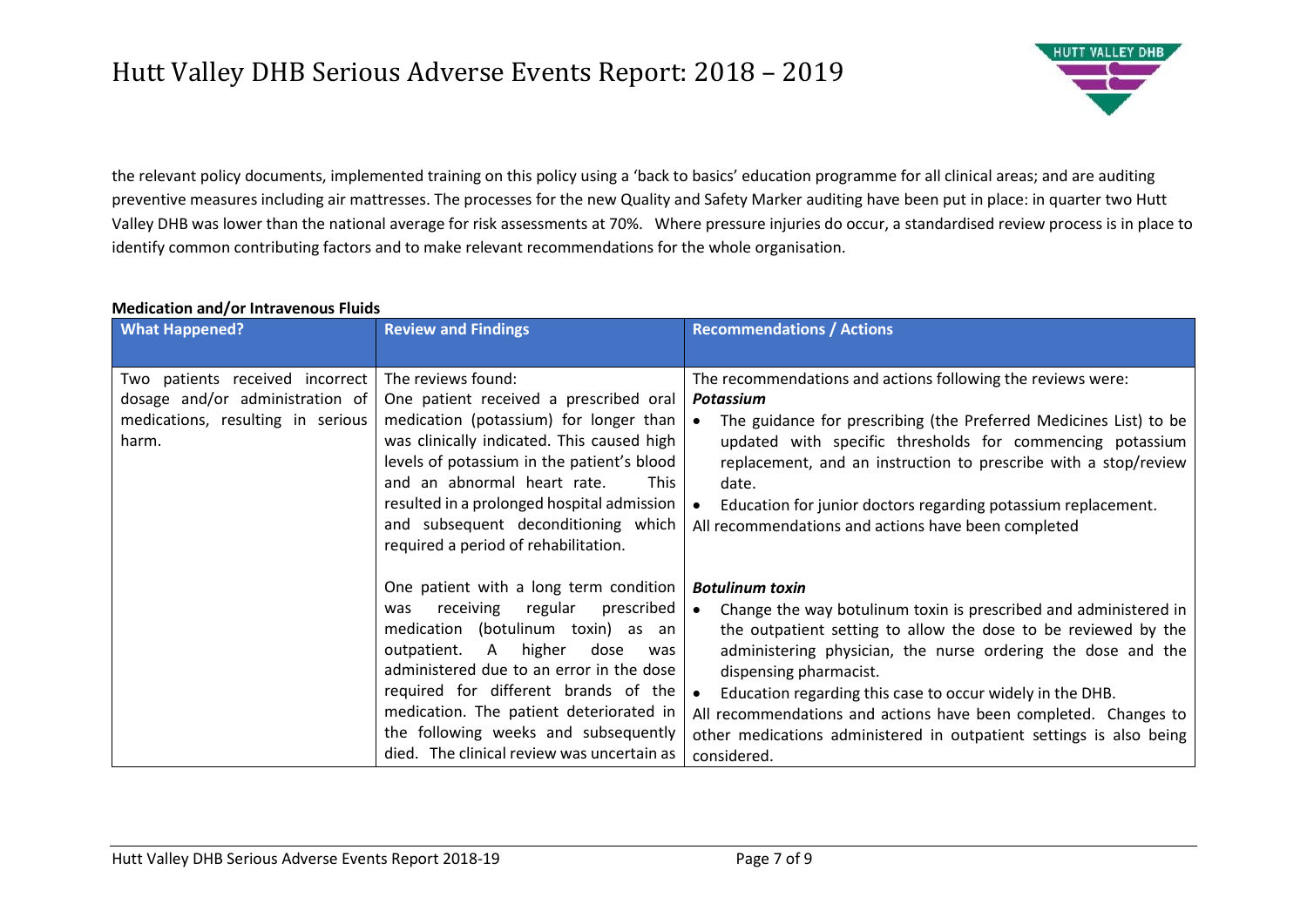

|                                                                 | to whether this error was a contributory   Medsafe was notified and subsequently issued advice in a national |
|-----------------------------------------------------------------|--------------------------------------------------------------------------------------------------------------|
| factor in the patient's death. The case is   Prescriber Update. |                                                                                                              |
| before the Coroner. The DHB will review                         |                                                                                                              |
| the SAC classification of the event                             |                                                                                                              |
| following the Coroner's findings.                               |                                                                                                              |

#### **What are we doing to further reduce medication/IV fluid events?**

Alongside the recommendations outlined in the review of these two serious adverse events, the Medicines Committee has a number of activities under way to promote best practice in medicines management. These include:

- Further development of ward / unit based medicines committees and their connection to the Hutt Valley DHB Medicines Committee. Each ward-based group describe their serious adverse events for the month, themes, audit results, education and/or mitigation strategies, or medicine quality initiatives. This work is ongoing in 2020.
- A review of the Hutt Valley DHB's Medicines Management Policy.
- Using data to drive safety improvements: a Medication Events Report analyses event data for all reported medication events in the hospital, describing in which wards events are occurring, what types of errors are occurring and if serious harm has occurred. This gives the Committee an opportunity to explore the data, identify any common themes and take action across the organisation.
- A pharmacist from the local Primary Health Organisation (PHO) is also on the Medicines Committee to provide a community perspective to issues that arise, in particular, from prescribing / reconciliation practices upon discharge.

#### **Clinical Administration:**

| <b>What Happened?</b>                                  | <b>Review and Findings</b>                           | <b>Recommendations / Actions</b>          |
|--------------------------------------------------------|------------------------------------------------------|-------------------------------------------|
|                                                        |                                                      |                                           |
| One patient has suffered serious harm as a result of a | The review found that:                               | actions<br>recommendations<br>Thel<br>and |
| delayed diagnosis of bowel cancer.                     | There were a number of contributory factors that led | following review were:                    |
|                                                        | to this event; which included:                       | Increase in colonoscopy capacity          |
|                                                        | The DHB underestimated the capacity to meet          | multiple<br>measures<br>through           |
|                                                        | the increased demand for colonoscopy services        | including locum staff, outsourcing        |
|                                                        |                                                      | and additional staffing.                  |